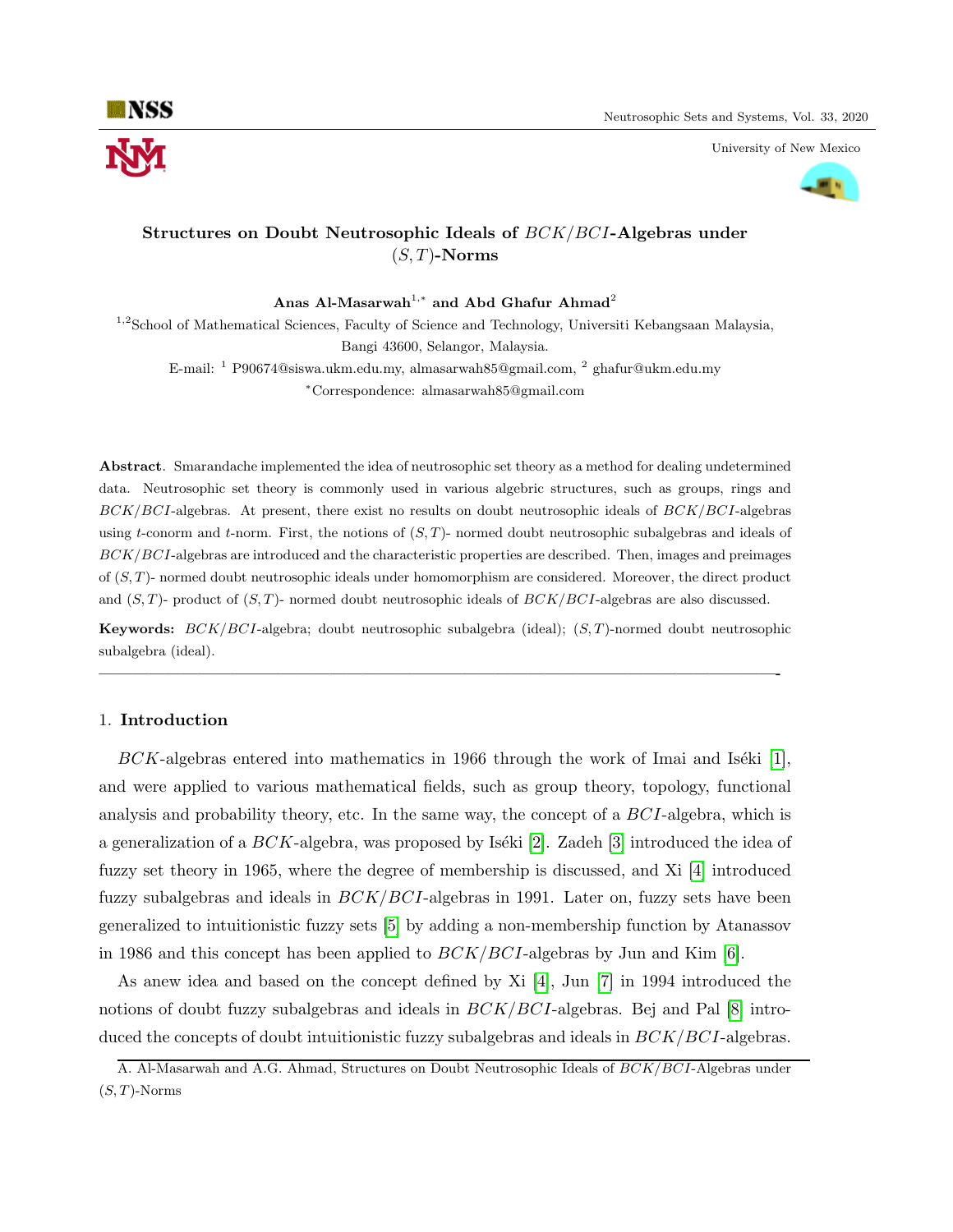Al-Masarwah and Ahmad [\[9\]](#page-13-8) introduced the concepts of doubt bipolar fuzzy subalgebras and ideals in  $BCK/BCI$ -algebras. After that, many other researchers used these ideas and published numerous articles in different branches of algebraic structures [\[10–](#page-13-9)[14\]](#page-13-10).

Triangular norms were formulated by Schweizer and Sklar [\[15\]](#page-13-11) to model the distances in probabilistic metric spaces. Triangular norms play an important role in many fields of mathematics, statistics, cooperative games, decision making and artificial intelligence [\[16\]](#page-13-12). In particular, in fuzzy set theory, t-conorm  $(S)$  and t-norm  $(T)$  have been widely used for fuzzy logic, fuzzy relation equations and fuzzy operations. In algebraic structures, Senapati [\[17\]](#page-13-13) proposed the idea of (imaginable) T-fuzzy subalgebras and (imaginable) T-fuzzy closed ideals of BG-algebras. Kim [\[18\]](#page-13-14) presented the intuitionistic  $(S, T)$ -normed fuzzy subalgebras in  $BCK/BCI$ algebras using triangular norms. Also, Kutukcu and Tuna [\[19\]](#page-13-15), presented a new classification of intuitionistic fuzzy subalgebras, ideals and implicative ideals in BCK/BCI-algebras.

Neutrosophy, [\[20,](#page-13-16) [21\]](#page-13-17) a new branch of science that deals with indeterminacy, was launched by Smarandache in 1998. This concept is a generalization of the classical set, fuzzy set and intuitionistic fuzzy set. Neutrosophic set theory has been applied to several fields of mathematics including decision making [\[22–](#page-13-18)[24\]](#page-14-1), pattern recognition and medical diagnosis [\[25\]](#page-14-2) and others [\[26](#page-14-3)[–31\]](#page-14-4). In the aspect of algebraic structures, the papers [\[32–](#page-14-5)[38\]](#page-14-6) address neutrosophic algebraic structures in BCK/BCI-algebras.

As no studies have been reported so far to generalize the above mentioned concepts, so the aim of this present article is:

(1) To propose the concept of  $(S, T)$ -normed doubt neutrosophic subalgebras and  $(S, T)$ normed doubt neutrosophic ideals of  $BCK/BCI$ -algebras as a generalization of  $(S, T)$ -normed intutionistic fuzzy subalgebras and ideals of BCK/BCI-algebras.

(2) To consider images and preimages of  $(S, T)$ - normed doubt neutrosophic ideals under homomorphism.

(3) To define and discuss the direct product and  $(S, T)$ - product of  $(S, T)$ - normed doubt neutrosophic ideals of BCK/BCI-algebras.

To do so, the rest of the article is structured as follows: In Section [2,](#page-2-0) we review some basic notions. In Section [3,](#page-3-0) we introduce the notions of  $(S, T)$ - normed doubt neutrosophic subalgebras and ideals of BCK/BCI-algebras and then describe some of the characteristic properties. Furthermore, we consider images and preimages of  $(S, T)$ - normed doubt neutrosophic ideals under homomorphism. In Section [4,](#page-9-0) we discuss the direct product and  $(S, T)$ - product of  $(S, T)$ - normed doubt neutrosophic ideals of  $BCK/BCI$ -algebras. Finally, in Section [5,](#page-12-0) we present the conclusion and future works of the study.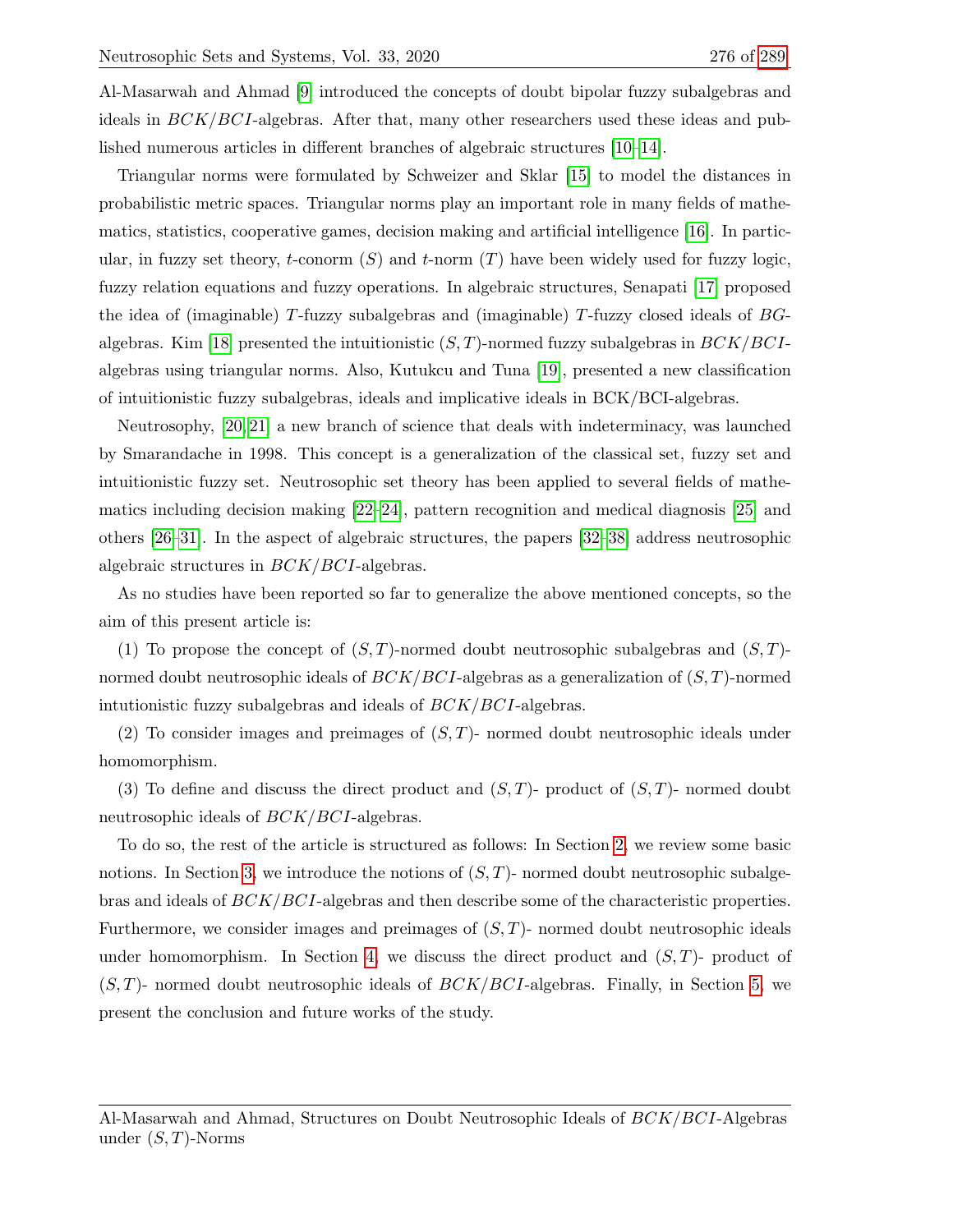#### <span id="page-2-0"></span>2. Preliminaries

In the current section, we remember some of the basic notions of  $BCK/BCI$ -algebras which will be very helpful in further study of the paper. Let X be a  $BCK/BCI$ -algebra in what follows, unless otherwise stated.

By a  $BCI$ -algebra, we mean a set X with a special element 0 and a binary operation  $\ast$ , for all  $p, q, s \in X$ , that satisfies the following axioms:

- (I)  $[(p * q) * (p * s)] * (s * q) = 0,$
- (II)  $[p * (p * q)] * q = 0,$
- (III)  $p * p = 0$ ,
- (IV)  $p * q = 0$  and  $q * p = 0$  imply  $p = q$ .

If a BCI-algebra X satisfies  $0 * p = 0$ , then X is called a BCK-algebra. In a BCK/BCIalgebra,  $p * 0 = p$  holds. A partial ordering  $\leq$  on a  $BCK/BCI$ -algebra X can be defined by  $p \leq q$  if and only if  $p * q = 0$ . A non-empty subset K of a  $BCK/BCI$ -algebra X is called a subalgebra of X if  $p * q \in K$ ,  $\forall p, q \in X$ , and an ideal of X if  $\forall p, q \in X$ ,

- $(1)$   $0 \in K$ ,
- (2)  $p * q \in K$  and  $q \in K$  imply  $p \in K$ .

**Definition 2.1.** A neutrosophic set in a non-empty set X (see [14]) is a structure of the form:

$$
B = \{ \langle p; B_T(p), B_I(p), B_F(p) \rangle | p \in X \},\
$$

where  $B_T, B_I, B_F: X \to [0, 1]$ . We shall use the symbol  $B = (B_T, B_I, B_F)$ , for the neutrosophic set  $B = \{ \langle p; B_T (p), B_I (p), B_F (p) \rangle | p \in X \}.$ 

If  $B = (B_T, B_I, B_F)$  is a neutrosophic set in X, then  $\Box B = (B_T, B_I, B_T^c)$  and  $\Diamond B =$  $(B_F^c, B_I, B_F)$  are also neutrosophic sets in X.

**Definition 2.2** ( [\[15\]](#page-13-11)). A function  $T : [0,1] \times [0,1] \rightarrow [0,1]$  is called a triangular norm, if it satisfies the following conditions:  $\forall p, q, s \in [0, 1],$ 

- (1)  $T(0,0) = 0, T(1,1) = 1,$
- (2)  $T(p, T(q, s)) = T(T(p, q), s),$
- (3)  $T(p,q) = T(q,p),$
- (4)  $T(p,q) \leq T(p,s)$  if  $q \leq s$ .

If  $T(p, 0) = p$  and  $T(p, 1) = p$  for all  $p \in [0, 1]$ , then T is called a t-conorm and a t-norm, respectively. Throughout this paper, denote  $S$  and  $T$  as a t-conorm and a t-norm, respectively.

Some examples of t-conorms and t-norms are:

- (1)  $S_M(p,q) = \max\{p,q\}$  and  $T_M(p,q) = \min\{p,q\}.$
- (2)  $S_L(p,q) = \min\{p+q,1\}$  and  $T_L(p,q) = \max\{p+q,1\}.$

Al-Masarwah and Ahmad, Structures on Doubt Neutrosophic Ideals of BCK/BCI-Algebras under  $(S, T)$ -Norms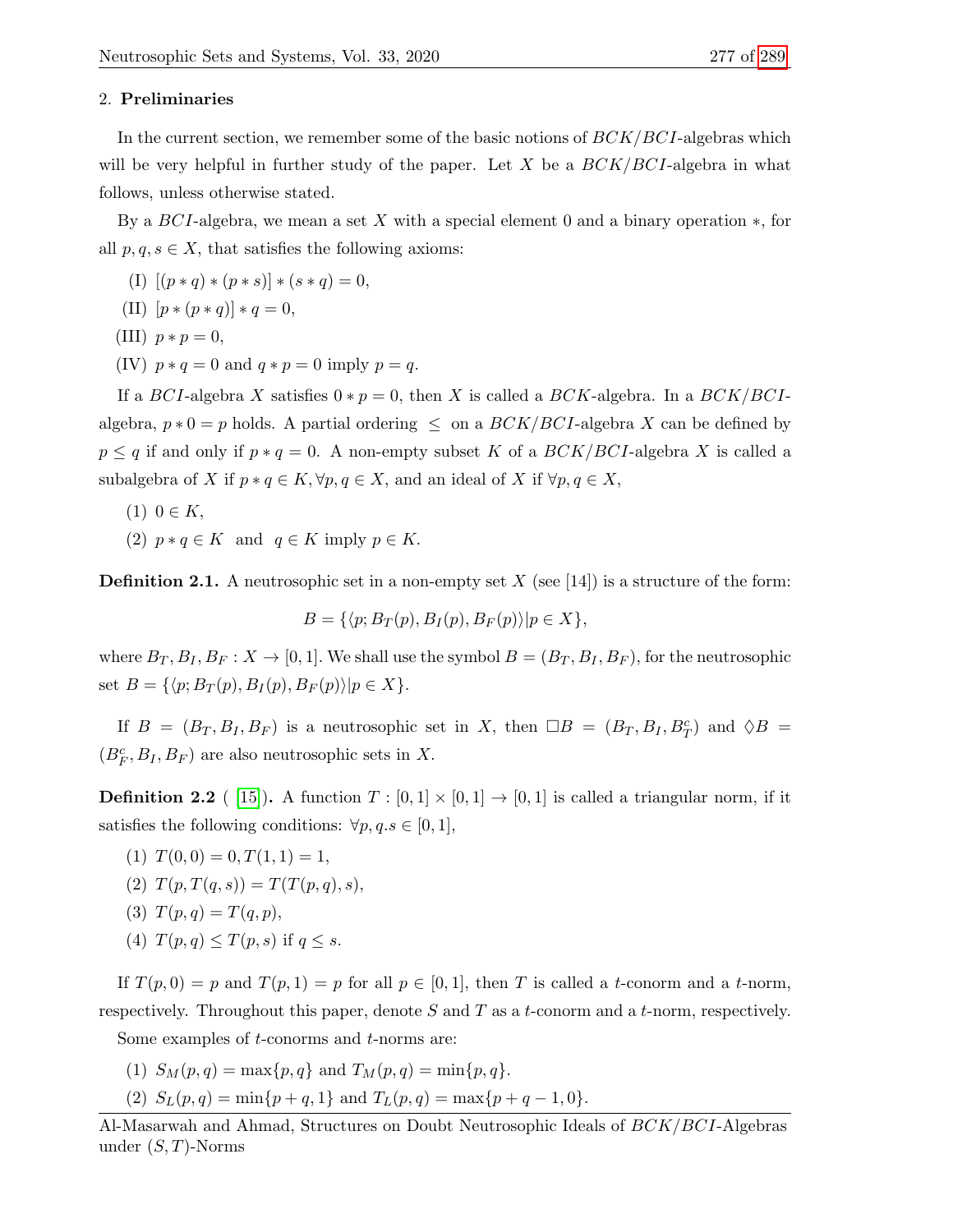A t-conorm S and a t-norm T are associated [\[39\]](#page-14-7), i.e.,  $S(p,q) = 1-T(1-p, 1-q)$ ,  $\forall p, q \in [0,1]$ .

**Lemma 2.3** ( [\[40\]](#page-14-8)). For any  $p, q \in [0, 1]$ , we have  $0 \le \max\{p, q\} \le S(p, q) \le 1$  and  $0 \le$  $T(p,q) \leq \min\{p,q\} \leq 1.$ 

**Definition 2.4** ( [\[7\]](#page-13-6)). A fuzzy set  $\lambda$  of X is called a doubt fuzzy subalgebra of X if  $\lambda(p*q) \leq$  $\max\{\lambda(p),\lambda(q)\}\ \forall p,q\in X$ , and a doubt fuzzy ideal of X if  $\lambda(0)\leq \lambda(p)\leq \max\{\lambda(p*q),\lambda(q)\}\$  $\forall p, q \in X.$ 

**Definition 2.5** ([\[41\]](#page-14-9)). A neutrosophic set  $B = (B_T, B_I, B_F)$  of X is called a neutrosophic subalgebra of X if for all  $p, q \in X$ ,

- (1)  $B_T(p * q) \ge \min\{B_T(p), B_T(q)\},$
- (2)  $B_I(p * q) \ge \min\{B_I(p), B_I(q)\},\$
- (3)  $B_F(p * q) \le \max\{B_F(p), B_F(q)\}.$

**Definition 2.6** ([\[41\]](#page-14-9)). A neutrosophic set  $B = (B_T, B_I, B_F)$  of X is called a neutrosophic ideal of X if for all  $p, q \in X$ ,

- (1)  $B_T(0) > B_T(p) > \min\{B_T(p*q), B_T(q)\},$
- (2)  $B_I(0) > B_I(p) > \min\{B_I(p*q), B_I(q)\},$
- (3)  $B_F(0) \leq B_F(p) \leq \max\{B_F(p*q), B_F(q)\}.$

# <span id="page-3-0"></span>3.  $(S, T)$ -Normed doubt neutrosophic ideals

**Definition 3.1.** A neutrosophic set  $B = (B_T, B_I, B_F)$  of X is called a doubt neutrosophic subalgebra of X if for all  $p, q \in X$ ,

- (1)  $B_T(p * q) \leq \max\{B_T(p), B_T(q)\},$
- (2)  $B_I(p * q) \leq \max\{B_I(p), B_I(q)\},\$
- (3)  $B_F(p * q) \ge \min\{B_F(p), B_F(q)\}.$

**Definition 3.2.** A neutrosophic set  $B = (B_T, B_I, B_F)$  of X is called a doubt neutrosophic subalgebra of X with respect to a t-conorm S and a t-norm T (or simply, an  $(S, T)$ -normed doubt neutrosophic subalgebra of X) if for all  $p, q \in X$ ,

- (1)  $B_T(p * q) \leq S(B_T(p), B_T(q)),$
- (2)  $B_I(p * q) \leq S(B_I(p), B_I(q)),$
- (3)  $B_F(p * q) \geq T(B_F(p), B_F(q)).$

**Definition 3.3.** A neutrosophic set  $B = (B_T, B_I, B_F)$  of X is called a doubt neutrosophic ideal of X if for all  $p, q \in X$ ,

(1)  $B_T(0) \leq B_T(p) \leq \max\{B_T(p*q), B_T(q)\},$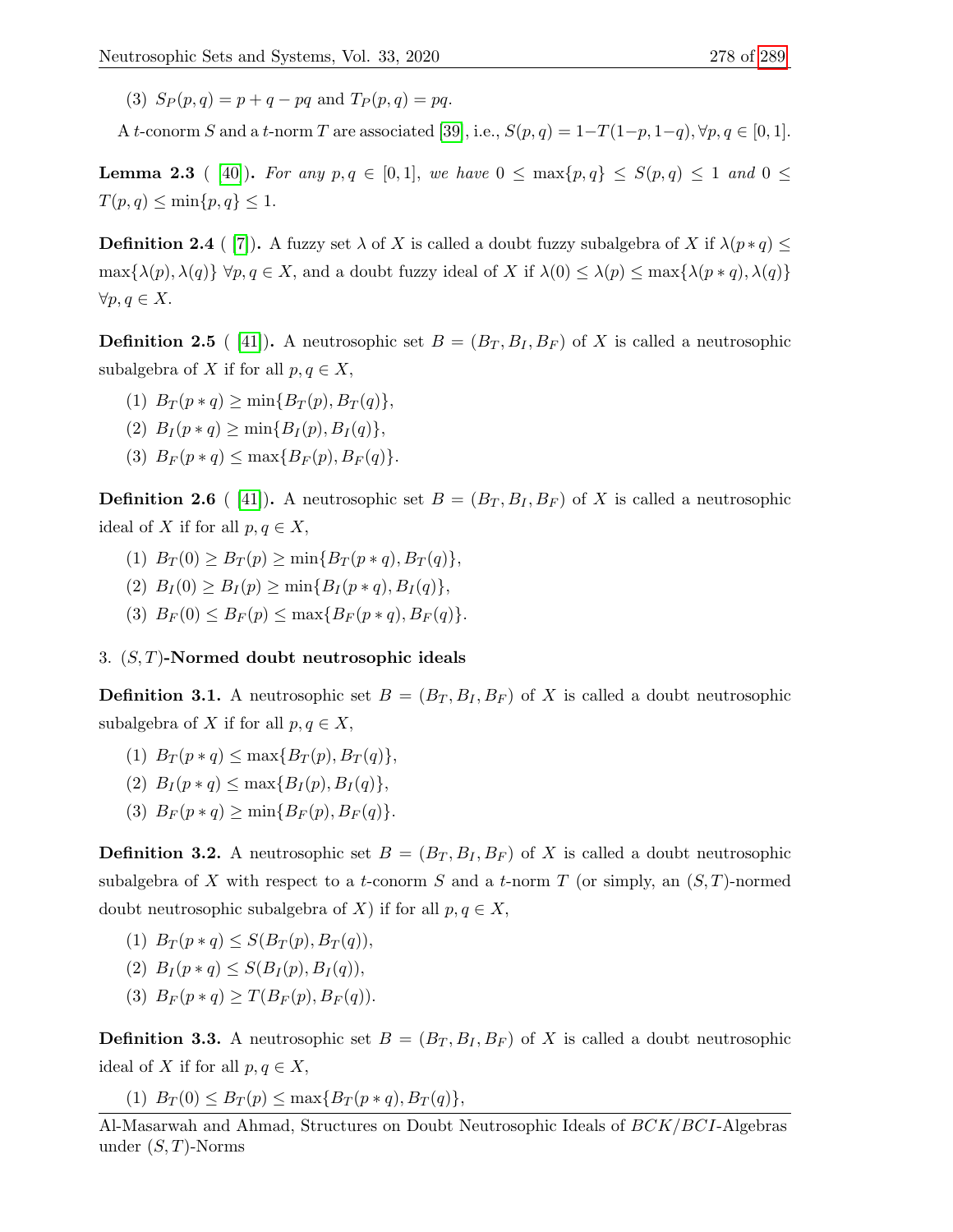- (2)  $B_I(0) \leq B_I(p) \leq \max\{B_I(p*q), B_I(q)\},$
- (3)  $B_F(0) \geq B_F(p) \geq \min\{B_F(p*q), B_F(q)\}.$

**Definition 3.4.** A neutrosophic set  $B = (B_T, B_I, B_F)$  of X is called a doubt neutrosophic ideal of X with respect to a t-conorm S and a t-norm T (or simply, an  $(S, T)$ -normed doubt neutrosophic ideal of X) if for all  $p, q \in X$ ,

- (1)  $B_T(0) \leq B_T(p) \leq S(B_T(p*q), B_T(q)),$
- (2)  $B_I(0) \leq B_I(p) \leq S(B_I(p*q), B_I(q)),$
- (3)  $B_F(0) \geq B_F(p) \geq T(B_F(p*q), B_F(q)).$

<span id="page-4-2"></span><span id="page-4-0"></span>**Example 3.5.** Consider a given *BCK*-algebra  $X = \{0, k, l, m\}$  in Table [1:](#page-4-0)

TABLE 1. Tabular representation of a  $BCK$ -algebra  $X = \{0, k, l, m\}.$ 

| $\ast$           | 0     | k | l | $\,m$ |
|------------------|-------|---|---|-------|
| 0                | 0     | 0 | 0 | 0     |
| $\boldsymbol{k}$ | k.    | 0 | 0 | k.    |
| l                | l     | k | 0 | l     |
| $m\,$            | $m\,$ | m | m | 0     |

<span id="page-4-1"></span>Define a neutrosophic set  $B = (B_T, B_I, B_F)$  of X by Table [2:](#page-4-1)

TABLE 2. Neutrosophic set  $B = (B_T, B_I, B_F)$ .

| X  | $B_T(p)$     | $B_I(p)$ | $B_F(p)$   |
|----|--------------|----------|------------|
| 0  | $\mathbf{0}$ | 0        | ı          |
| k. | 0.50         | 0.40     | 0.33       |
| I. | $0.50\,$     | 0.40     | $\;\:0.33$ |
| m, |              | 0.90     |            |

Clearly,  $B_T(0) \leq B_T(p) \leq S_M(B_T(p*q), B_T(q)), B_I(0) \leq B_I(p) \leq S_M(B_I(p*q), B_I(q))$  and  $B_F(0) \geq B_F(p) \geq T_L(B_F(p*q), B_F(q))$  for all  $p, q \in X$ . Hence,  $B = (B_T, B_I, B_F)$  is an  $(S_M, T_L)$ -normed doubt neutrosophic ideal of X. Also, note that a t-conorm  $S_M$  and a t-norm  $T_L$  are not associated.

**Remark 3.6.** Example [3.5](#page-4-2) holds even with the *t*-conorm  $S_M$  and *t*-norm  $T_M$ . Hence,  $B =$  $(B_T, B_I, B_F)$  is an  $(S_M, T_M)$ -normed doubt neutrosophic ideal of X.

**Remark 3.7.** Every doubt neutrosophic ideal of X is an  $(S, T)$ -normed doubt neutrosophic ideal of X, but the converse is not true.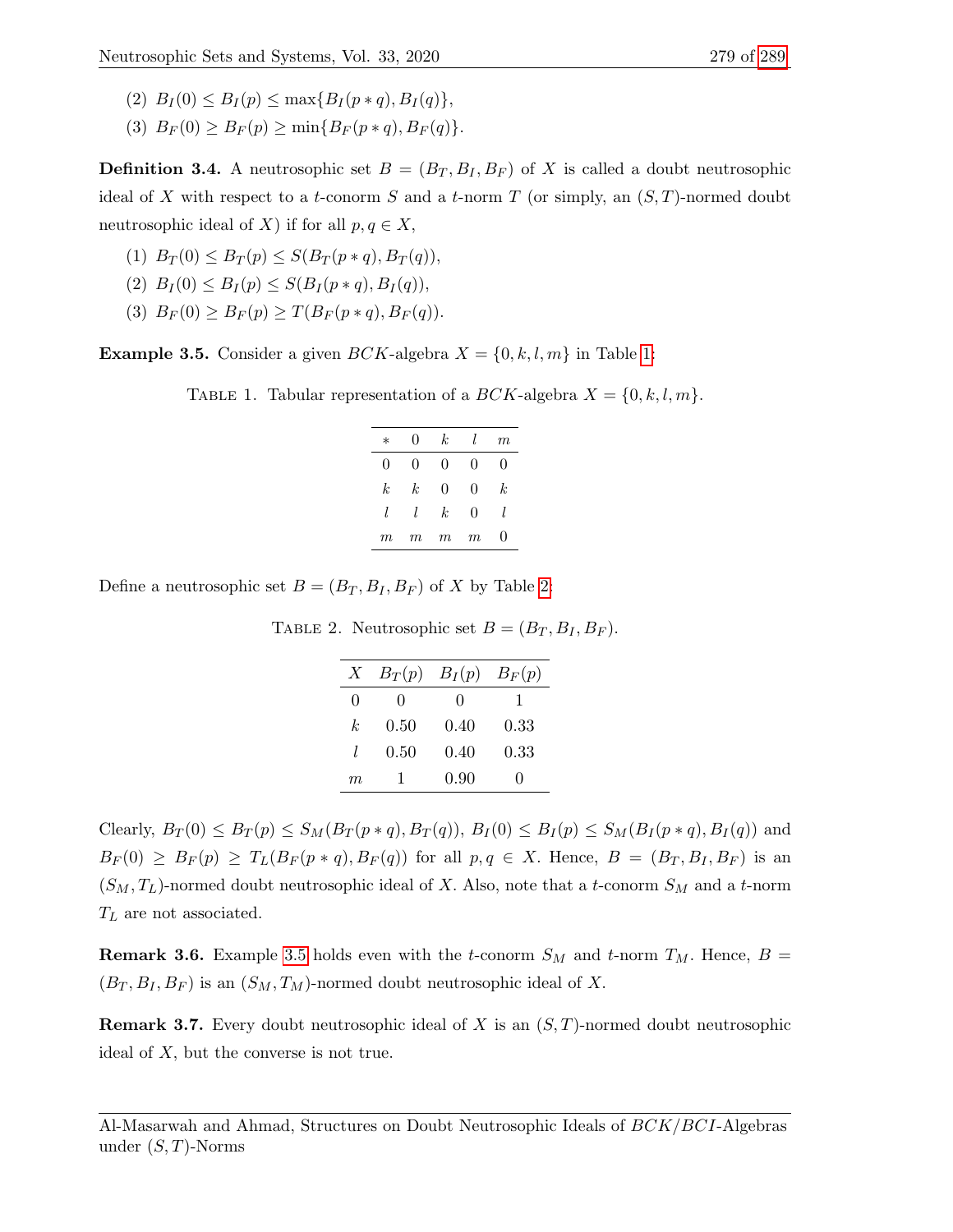<span id="page-5-0"></span>**Example 3.8.** Consider a given  $BCK$ -algebra  $X = \{0, 1, 2, 3, 4\}$  in Table [3:](#page-5-0)

TABLE 3. Tabular representation of a  $BCK$ -algebra  $X = \{0, 1, 2, 3, 4\}.$ 

| $\ast$         |                |                | $0 \quad 1 \quad 2$ | 3 <sup>1</sup> | 4 |
|----------------|----------------|----------------|---------------------|----------------|---|
| 0              | $\overline{0}$ | $\overline{0}$ | $\overline{0}$      | 0              | 0 |
| 1              | $\mathbf{1}$   | $\theta$       | 1                   | 0              | 0 |
| $\overline{2}$ |                | $2\quad 2$     | $\overline{0}$      | 0              | 0 |
| 3              | 3 <sup>1</sup> | 2 1            |                     | 0              | 0 |
| 4              | 4              | $\overline{4}$ | $\overline{4}$      | $\sqrt{4}$     | 0 |

<span id="page-5-1"></span>Define a neutrosophic set  $B = (B_T, B_I, B_F)$  of X by Table [4:](#page-5-1)

TABLE 4. Neutrosophic set  $B = (B_T, B_I, B_F)$ .

| X | $B_T(p)$ | $B_I(p)$ | $B_F(p)$ |
|---|----------|----------|----------|
| 0 | 0.50     | 0.50     | 0.33     |
| 1 | 0.50     | 0.50     | 0.33     |
| 2 | 0.50     | 0.50     | 0.33     |
| 3 | 0.75     | 0.75     | 0.25     |
|   | 0.75     | 0.75     | 0.25     |

Clearly,  $B_T(0) \leq B_T(p) \leq S_L(B_T(p*q), B_T(q)), B_I(0) \leq B_I(p) \leq S_L(B_I(p*q), B_I(q))$  and  $B_F(0) \geq B_F(p) \geq T_P(B_F(p \ast q), B_F(q))$  for all  $p, q \in X$ . Hence,  $B = (B_T, B_I, B_F)$  is an  $(S_L, T_P)$ -normed doubt neutrosophic ideal of X, but it is not a doubt neutrosophic ideal of X.

<span id="page-5-2"></span>**Lemma 3.9.** If  $B = (B_T, B_I, B_F)$  is an  $(S, T)$ -normed doubt neutrosophic ideal of X, then so is  $\Box B = (B_T, B_I, B_T^c)$ , where a t-conorm S and a t-norm T are associated.

*Proof.* Let  $B = (B_T, B_I, B_F)$  be an  $(S, T)$ -normed doubt neutrosophic ideal of X. Then,  $B_T(0) \leq B_T(p)\forall p \in X$  and so  $1 - B_T^c(0) \leq 1 - B_T^c(p)$ . Hence,  $B_T^c(0) \geq B_T^c(p)$ . Also, for all  $p, q \in X$ , we have  $B_T(p) \leq S(B_T(p * q), B_T(q))$  and so  $1 - B_T^c(p) \leq S(1 - B_T^c(p * q), 1 - B_T^c(q))$ which implies  $B_T^c(p) \geq 1 - S(1 - B_T^c(p * q), 1 - B_T^c(q))$ . Since S and T are associated, we have  $B_T^c(p) \geq T(B_T^c(p * q), B_T^c(q))$ . Thus,  $\Box B = (B_T, B_I, B_T^c)$  is an  $(S, T)$ -normed doubt neutrosophic ideal of X.  $\Box$ 

<span id="page-5-3"></span>**Lemma 3.10.** If  $B = (B_T, B_I, B_F)$  is an  $(S, T)$ -normed doubt neutrosophic ideal of X, then so is  $\Diamond B = (B_F^c, B_I, B_F)$ , where a t-conorm S and a t-norm T are associated.

*Proof.* The proof is similar to the proof of Lemma [3.9.](#page-5-2)  $\Box$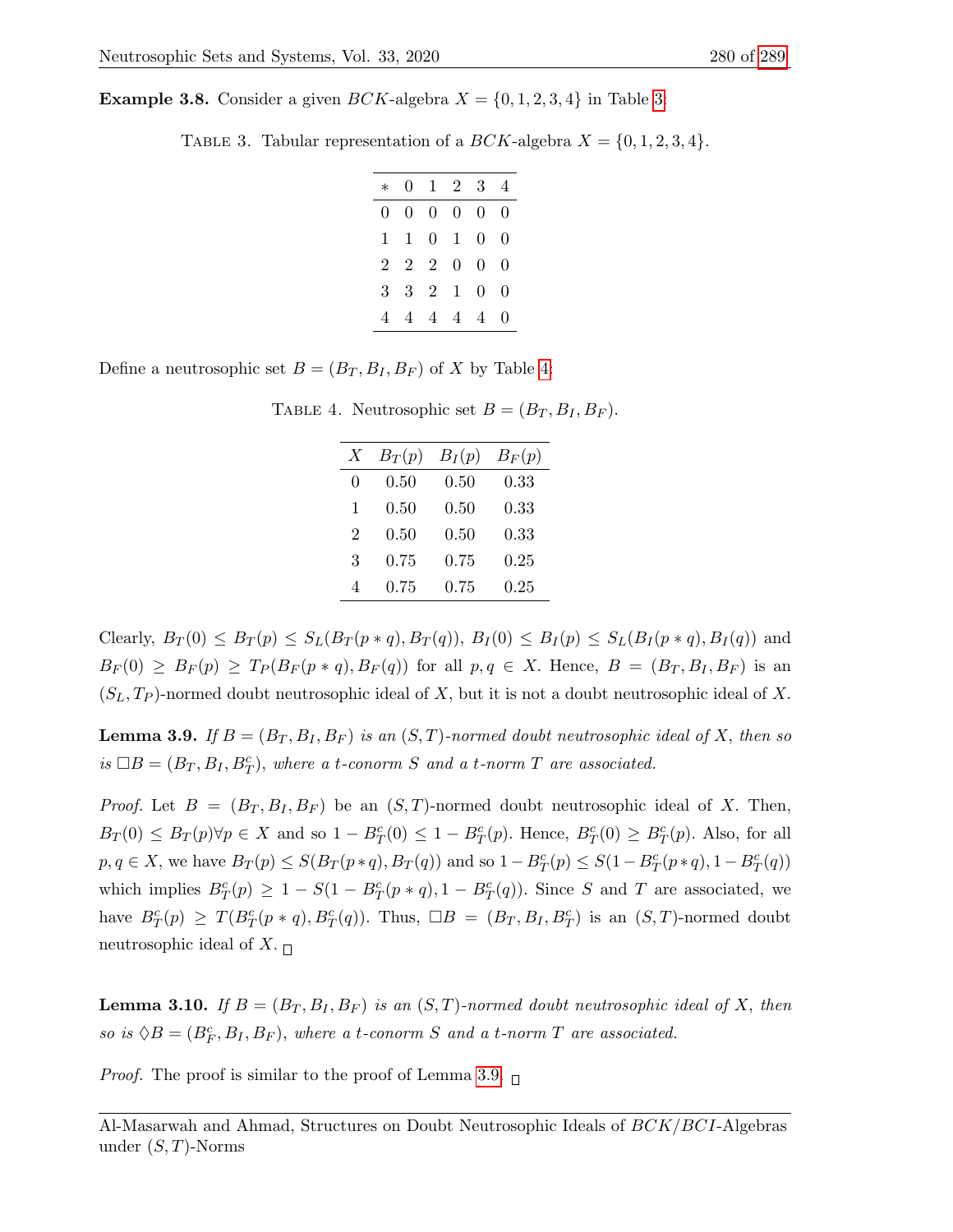Combining Lemmas [3.9](#page-5-2) and [3.10,](#page-5-3) we deduce that:

**Theorem 3.11.** A neutrosophic set  $B = (B_T, B_I, B_F)$  is an  $(S, T)$ -normed doubt neutrosophic ideal of X if and only if  $\Box B$  and  $\Diamond B$  are  $(S,T)$ -normed doubt neutrosophic ideals of X, where a t-conorm S and a t-norm T are associated.

<span id="page-6-0"></span>**Lemma 3.12.** Every  $(S, T)$ -normed doubt neutrosophic ideal  $B = (B_T, B_I, B_F)$  of X satisfies: for all  $p, q \in X$ ,

$$
p \le q \Rightarrow B_T(p) \le B_T(q), B_I(p) \le B_I(q) \text{ and } B_F(q) \ge B_F(p).
$$

*Proof.* Let  $p, q \in X$  be such that  $p \leq q$ . Then,  $p * q = 0$  and so

$$
B_T(p) \le S(B_T(p * q), B_T(q)) = S(B_T(0), B_T(q)) \le B_T(q),
$$
  

$$
B_I(p) \le S(B_I(p * q), B_I(q)) = S(B_I(0), B_I(q)) \le B_I(q),
$$

and

$$
B_F(p) \geq T(B_F(p * q), B_F(q)) = T(B_F(0), B_F(q)) \geq B_F(q).
$$

This completes the proof.  $\Box$ 

<span id="page-6-1"></span>**Theorem 3.13.** Every  $(S, T)$ -normed doubt neutrosophic ideal of X is an  $(S, T)$ -normed doubt neutrosophic subalgebra of X.

*Proof.* Let  $B = (B_T, B_I, B_F)$  be an  $(S, T)$ -normed doubt neutrosophic ideal of X. Since  $p * q \leq p$  $\forall p, q \in X$ , it follows from Lemma [3.12](#page-6-0) that  $B_T(p * q) \leq B_T(p), B_I(p * q) \leq B_I(p)$  and  $B_F(p*q) \geq B_F(p)$ . Then,

$$
B_T(p * q)) \leq B_T(p) \leq S(B_T(p * q), B_T(q)) \leq S(B_T(p), B_T(q)),
$$
  

$$
B_I(p * q)) \leq B_I(p) \leq S(B_I(p * q), B_I(q)) \leq S(B_I(p), B_I(q)),
$$

and

$$
B_F(p * q)) \geq B_F(p) \geq T(B_F(p * q), B_F(q)) \geq T(B_F(p), B_F(q)).
$$

Hence,  $B = (B_T, B_I, B_F)$  is an  $(S, T)$ -normed doubt neutrosophic subalgebra of X.

Remark 3.14. The converse of Theorem [3.13](#page-6-1) is not hold in general.

**Example 3.15.** Reconsider the  $BCK$ -algebra X given in Example [3.5.](#page-4-2) Define a neutrosophic set  $B = (B_T, B_I, B_F)$  of X by Table [5:](#page-7-0)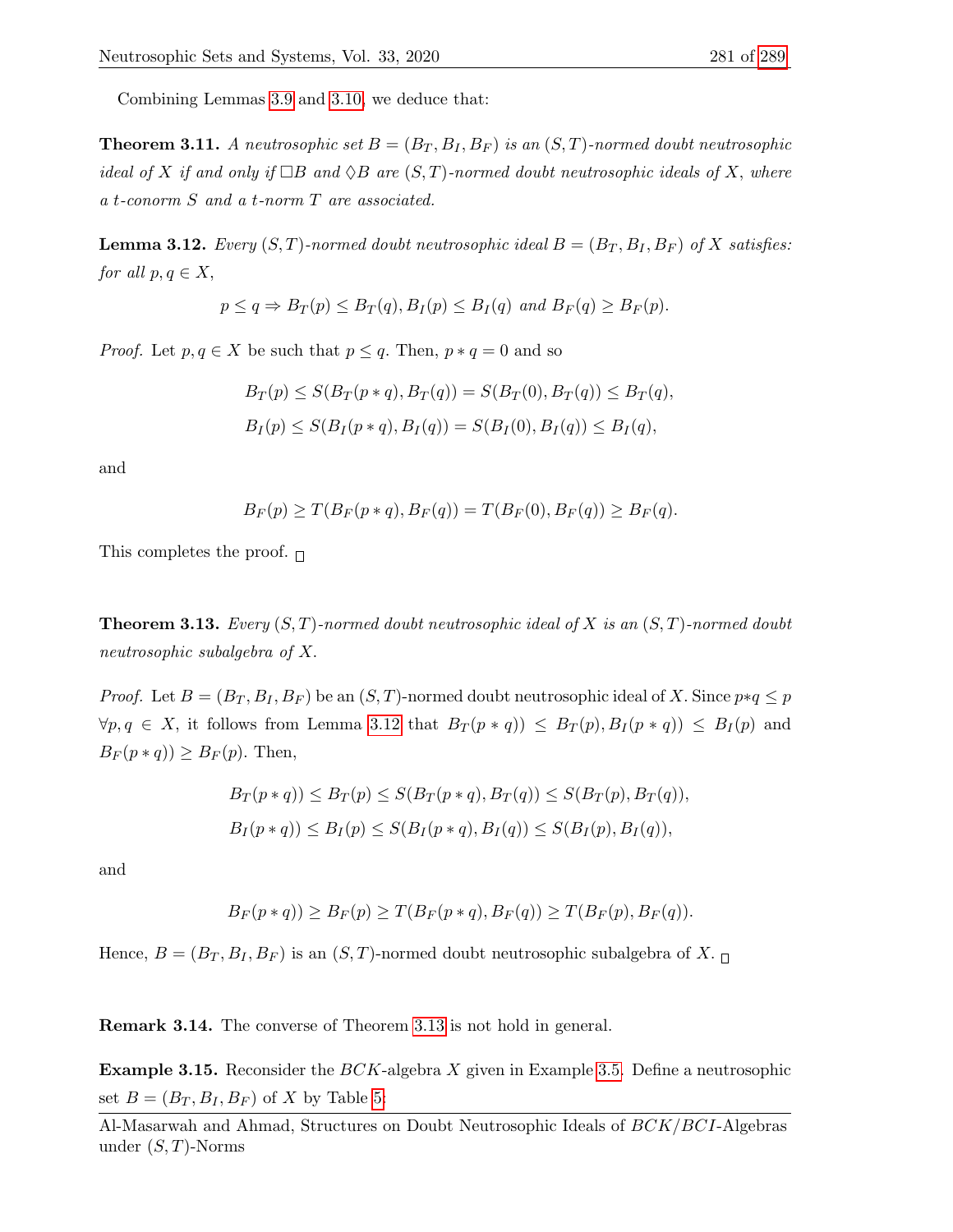<span id="page-7-0"></span>TABLE 5. Neutrosophic set  $B = (B_T, B_I, B_F)$ .

| X            | $B_T(p)$     | $B_I(p)$ | $B_F(p)$     |
|--------------|--------------|----------|--------------|
| $\mathbf{0}$ | $\mathbf{0}$ | 0        |              |
| k.           | 0.50         | 0.50     | 0.33         |
| I            |              | 1        | $\mathbf{0}$ |
| m            | ш            | ı        | 0            |

Clearly,  $B = (B_T, B_I, B_F)$  is an  $(S_M, T_M)$ -normed doubt neutrosophic subalgebra of X, but it is not  $(S_M, T_M)$ -normed doubt neutrosophic ideal of X, since

$$
B_T(l) = 1 > \max\{B_T(l*k), B_T(k)\},\
$$
  

$$
B_I(l) = 1 > \max\{B_I(l*k), B_I(k)\},\
$$

and

$$
B_F(l) = 0 < \min\{B_F(l*k), B_F(k)\}
$$

**Definition 3.16.** A mapping  $\theta : X \to Y$  of  $BCK/BCI$ -algebras is said to be a homomorphism if  $\theta(p * q) = \theta(p) * \theta(q) \forall p, q \in X$ . If  $\theta: X \to Y$  is a homomorphism, then  $\theta(0) = 0$ .

Let  $\theta : X \to Y$  be a homomorphism of  $BCK/BCI$ -algebras. For any neutrosophic set  $B = (B_T, B_I, B_F)$  in Y, we define a new neutrosophic set  $B[\theta] = (B_T[\theta], B_I[\theta], B_F[\theta])$  such that for all  $p \in X$ ,

$$
B_T[\theta] : X \to [0, 1], B_T[\theta](p) = B_T(\theta(p)),
$$
  
\n
$$
B_I[\theta] : X \to [0, 1], B_I[\theta](p) = B_I(\theta(p)),
$$
  
\n
$$
B_F[\theta] : X \to [0, 1], B_F[\theta](p) = B_F(\theta(p)).
$$

**Theorem 3.17.** Let  $\theta$  :  $X \rightarrow Y$  be a homomorphism of BCK/BCI-algebras. If  $B = (B_T, B_I, B_F)$  is an  $(S, T)$ -normed doubt neutrosophic ideal of Y, then  $B[\theta] =$  $(B_T[\theta], B_I[\theta], B_F[\theta])$  is an  $(S, T)$ -normed doubt neutrosophic ideal of X.

Proof. We first have

$$
B_T[\theta](0) = B_T(\theta(0)) = B_T(0) \le B_T(\theta(p)) = B_T[\theta](p),
$$
  
\n
$$
B_I[\theta](0) = B_I(\theta(0)) = B_I(0) \le B_I(\theta(p)) = B_I[\theta](p),
$$
  
\n
$$
B_F[\theta](0) = B_F(\theta(0)) = B_F(0) \ge B_F(\theta(p)) = B_F[\theta](p)
$$

Al-Masarwah and Ahmad, Structures on Doubt Neutrosophic Ideals of BCK/BCI-Algebras under  $(S, T)$ -Norms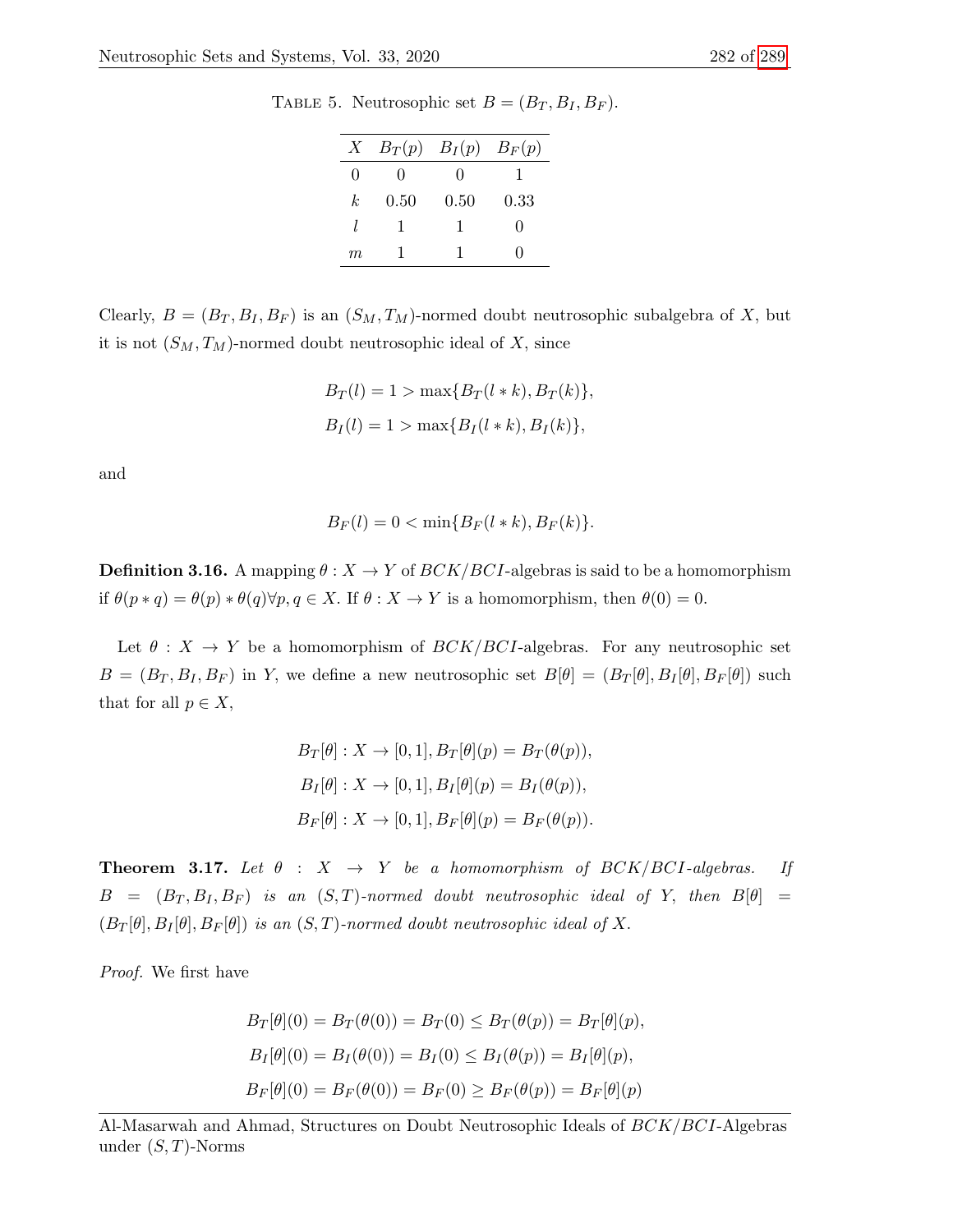for all  $p, q \in X$ . Let  $p, q \in X$ . Then,

$$
B_T[\theta](p) = B_T(\theta(p)) \le S(B_T(\theta(p) * \theta(q)), B_T(\theta(q)))
$$
  
=  $S(B_T(\theta(p * q)), B_T(\theta(q)))$   
=  $S(B_T[\theta](p * q), B_T[\theta](q)),$ 

$$
B_I[\theta](p) = B_I(\theta(p)) \le S(B_I(\theta(p) * \theta(q)), B_I(\theta(q)))
$$
  
=  $S(B_I(\theta(p * q)), B_I(\theta(q)))$   
=  $S(B_I[\theta](p * q), B_I[\theta](q))$ 

and

$$
B_F[\theta](p) = B_F(\theta(p)) \ge T(B_F(\theta(p) * \theta(q)), B_F(\theta(q)))
$$
  
=  $T(B_F(\theta(p * q)), B_F(\theta(q)))$   
=  $T(B_F[\theta](p * q), B_F[\theta](q)).$ 

Therefore,  $B[\theta] = (B_T[\theta], B_I[\theta], B_F[\theta])$  is an  $(S, T)$ -normed doubt neutrosophic ideal of X.  $\Box$ 

**Theorem 3.18.** Let  $\theta : X \to Y$  be an onto homomorphism of BCK/BCI-algebras and let  $B = (B_T, B_I, B_F)$  be a neutrosophic set of Y. If  $B[\theta] = (B_T[\theta], B_I[\theta], B_F[\theta])$  is an  $(S, T)$ normed doubt neutrosophic ideal of X, then  $B = (B_T, B_I, B_F)$  is an  $(S, T)$ -normed doubt neutrosophic ideal of Y.

*Proof.* For any  $b \in Y$ , there exists  $a \in X$  such that  $\theta(a) = b$ . Then,

$$
B_T(0) = B_T(\theta(0)) = B_T[\theta](0) \le B_T[\theta](a) = B_T(\theta(a)) = B_T(b),
$$
  
\n
$$
B_T(0) = B_T(\theta(0)) = B_T[\theta](0) \le B_T[\theta](a) = B_T(\theta(a)) = B_T(b),
$$
  
\n
$$
B_F(0) = B_F(\theta(0)) = B_F[\theta](0) \ge B_F[\theta](a) = B_F(\theta(a)) = B_F(b).
$$

Let  $p, q \in Y$ . Then,  $\theta(a) = p$  and  $\theta(b) = q$  for some  $a, b \in X$ . It follows that

$$
B_T(p) = B_T(\theta(a)) = B_T[\theta](a)
$$
  
\n
$$
\leq S(B_T[\theta](a * b), B_T[\theta](b))
$$
  
\n
$$
= S(B_T(\theta(a * b)), B_T(\theta(b)))
$$
  
\n
$$
= S(B_T(\theta(a) * \theta(b)), B_T(\theta(b)))
$$
  
\n
$$
= S(B_T(p * q), B_T(q)),
$$

Al-Masarwah and Ahmad, Structures on Doubt Neutrosophic Ideals of BCK/BCI-Algebras under  $(S, T)$ -Norms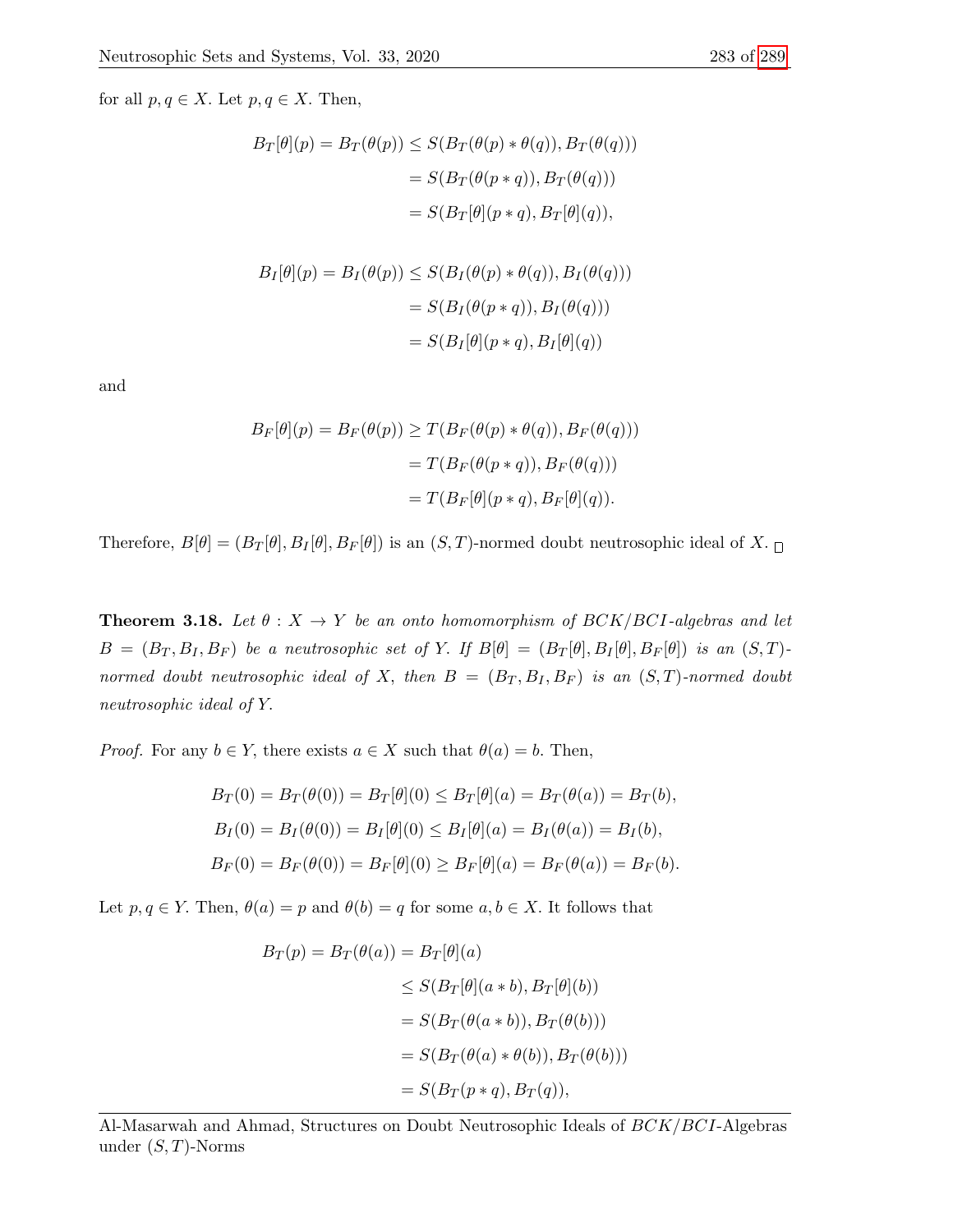$$
B_I(p) = B_I(\theta(a)) = B_I[\theta](a)
$$
  
\n
$$
\leq S(B_I[\theta](a * b), B_I[\theta](b))
$$
  
\n
$$
= S(B_I(\theta(a * b)), B_I(\theta(b)))
$$
  
\n
$$
= S(B_I(\theta(a) * \theta(b)), B_I(\theta(b)))
$$
  
\n
$$
= S(B_I(p * q), B_I(q))
$$

and

$$
B_F(p) = B_F(\theta(a)) = B_F[\theta](a)
$$
  
\n
$$
\geq T(B_F[\theta](a * b), B_F[\theta](b))
$$
  
\n
$$
= T(B_F(\theta(a * b)), B_F(\theta(b)))
$$
  
\n
$$
= T(B_F(\theta(a) * \theta(b)), B_F(\theta(b)))
$$
  
\n
$$
= T(B_F(p * q), B_F(q)),
$$

Therefore,  $B = (B_T, B_I, B_F)$  is an  $(S, T)$ -normed doubt neutrosophic ideal of Y.

## <span id="page-9-0"></span>4. Product of  $(S, T)$ -normed doubt neutrosophic ideals

In this section, we discuss the direct product and  $(S, T)$ - product of  $(S, T)$ - normed doubt neutrosophic ideals of BCK/BCI-algebras.

**Lemma 4.1** ( [\[16\]](#page-13-12)). Let S and T be a t-conorm and t-norm, respectively. Then,

$$
S(S(p, q), S(a, b)) = S(S(p, a), S(q, b)),
$$
  

$$
T(T(p, q), T(a, b)) = T(T(p, a), T(q, b))
$$

for all  $p, q, a, b \in [0, 1]$ .

**Theorem 4.2.** Let  $X = P_1 \times P_2$  be the direct product  $BCK/BCI$ -algebra of two  $BCK/BCI$ algebras  $P_1$  and  $P_2$ . If  $B = (B_T, B_I, B_F)$  (resp.,  $C = (C_T, C_I, C_F)$ ) is an  $(S, T)$ -normed doubt neutrosophic ideal of  $P_1$  (resp.,  $P_2$ ), then  $D = (D_T, D_I, D_F)$  is an  $(S, T)$ -normed doubt neutrosophic ideal of X defined by  $D_T = B_T \times C_T$ ,  $D_I = B_I \times C_I$ , and  $D_F = B_F \times C_F$  such that

$$
D_T(p_1, p_2) = (B_T \times C_T)(p_1, p_2) = S(B_T(p_1), C_T(p_2)),
$$
  
\n
$$
D_I(p_1, p_2) = (B_I \times C_I)(p_1, p_2) = S(B_I(p_1), C_I(p_2)),
$$
  
\n
$$
D_F(p_1, p_2) = (B_F \times C_F)(p_1, p_2) = T(B_F(p_1), C_F(p_2))
$$

for all  $(p_1, p_2) \in X$ .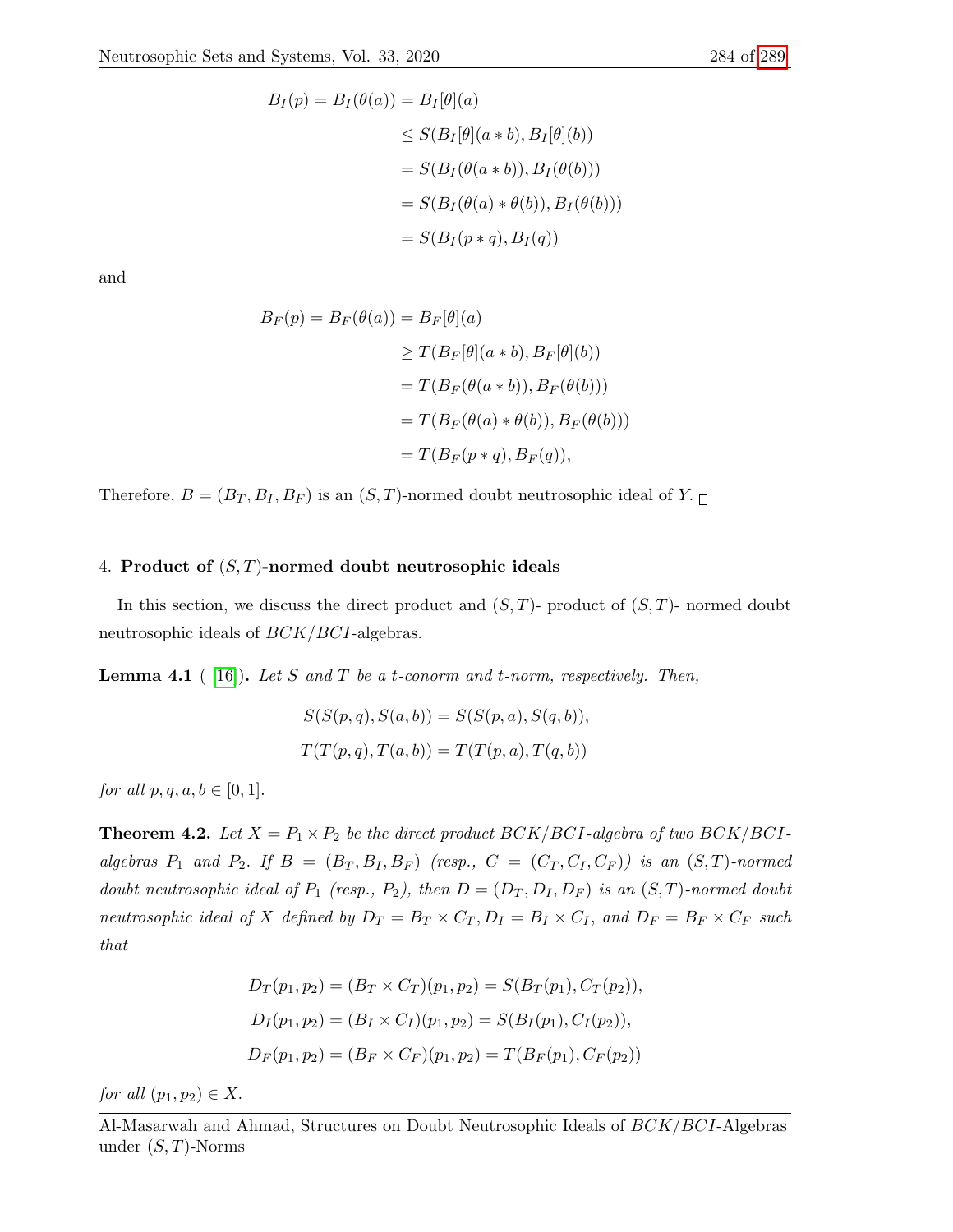*Proof.* Let  $(p_1, p_2), (q_1, q_2) \in P_1 \times P_2$ . Since  $X = P_1 \times P_2$  is a  $BCK/BCI$ -algebra, we have

$$
D_T(0,0) = (B_T \times C_T)(0,0) = S(B_T(0), C_T(0))
$$
  
\n
$$
\leq S(B_T(p_1), C_T(p_2))
$$
  
\n
$$
= S((B_T \times C_T)(p_1, p_2))
$$
  
\n
$$
= D_T(p_1, p_2),
$$

$$
D_I(0,0) = (B_I \times C_I)(0,0) = S(B_I(0), C_I(0))
$$
  
\n
$$
\leq S(B_I(p_1), C_I(p_2))
$$
  
\n
$$
= S((B_I \times C_I)(p_1, p_2))
$$
  
\n
$$
= D_I(p_1, p_2),
$$

and

$$
D_F(0,0) = (B_F \times C_F)(0,0) = T(B_F(0), C_F(0))
$$
  
\n
$$
\geq T(B_F(p_1), C_F(p_2))
$$
  
\n
$$
= T((B_F \times C_F)(p_1, p_2))
$$
  
\n
$$
= D_F(p_1, p_2).
$$

Also,

$$
D_T(p_1, p_2) = (B_T \times C_T)(p_1, p_2) = S(B_T(p_1), C_T(p_2))
$$
  
\n
$$
\leq S\Big(S(B_T(p_1 * q_1), B_T(q_1)), S(C_T(p_2 * q_2), C_T(q_2))\Big)
$$
  
\n
$$
= S\Big(S(B_T(p_1 * q_1), C_T(p_2 * q_2)), S(B_T(q_1), C_T(q_2))\Big)
$$
  
\n
$$
= S\Big((B_T \times C_T)(p_1 * q_1, p_2 * q_2), (B_T \times C_T)(q_1, q_2)\Big)
$$
  
\n
$$
= S\Big((B_T \times C_T)((p_1, p_2) * (q_1, q_2)), (B_T \times C_T)(q_1, q_2)\Big)
$$
  
\n
$$
= S\Big(D_T((p_1, p_2) * (q_1, q_2)), D_T(q_1, q_2)\Big),
$$

$$
D_I(p_1, p_2) = (B_I \times C_I)(p_1, p_2) = S(B_I(p_1), C_I(p_2))
$$
  
\n
$$
\leq S\Big(S(B_I(p_1 * q_1), B_I(q_1)), S(C_I(p_2 * q_2), C_I(q_2))\Big)
$$
  
\n
$$
= S\Big(S(B_I(p_1 * q_1), C_I(p_2 * q_2)), S(B_I(q_1), C_I(q_2))\Big)
$$
  
\n
$$
= S\Big((B_I \times C_I)(p_1 * q_1, p_2 * q_2), (B_I \times C_I)(q_1, q_2)\Big)
$$
  
\n
$$
= S\Big((B_I \times C_I)((p_1, p_2) * (q_1, q_2)), (B_I \times C_I)(q_1, q_2)\Big)
$$
  
\n
$$
= S\Big(D_I((p_1, p_2) * (q_1, q_2)), D_I(q_1, q_2)\Big),
$$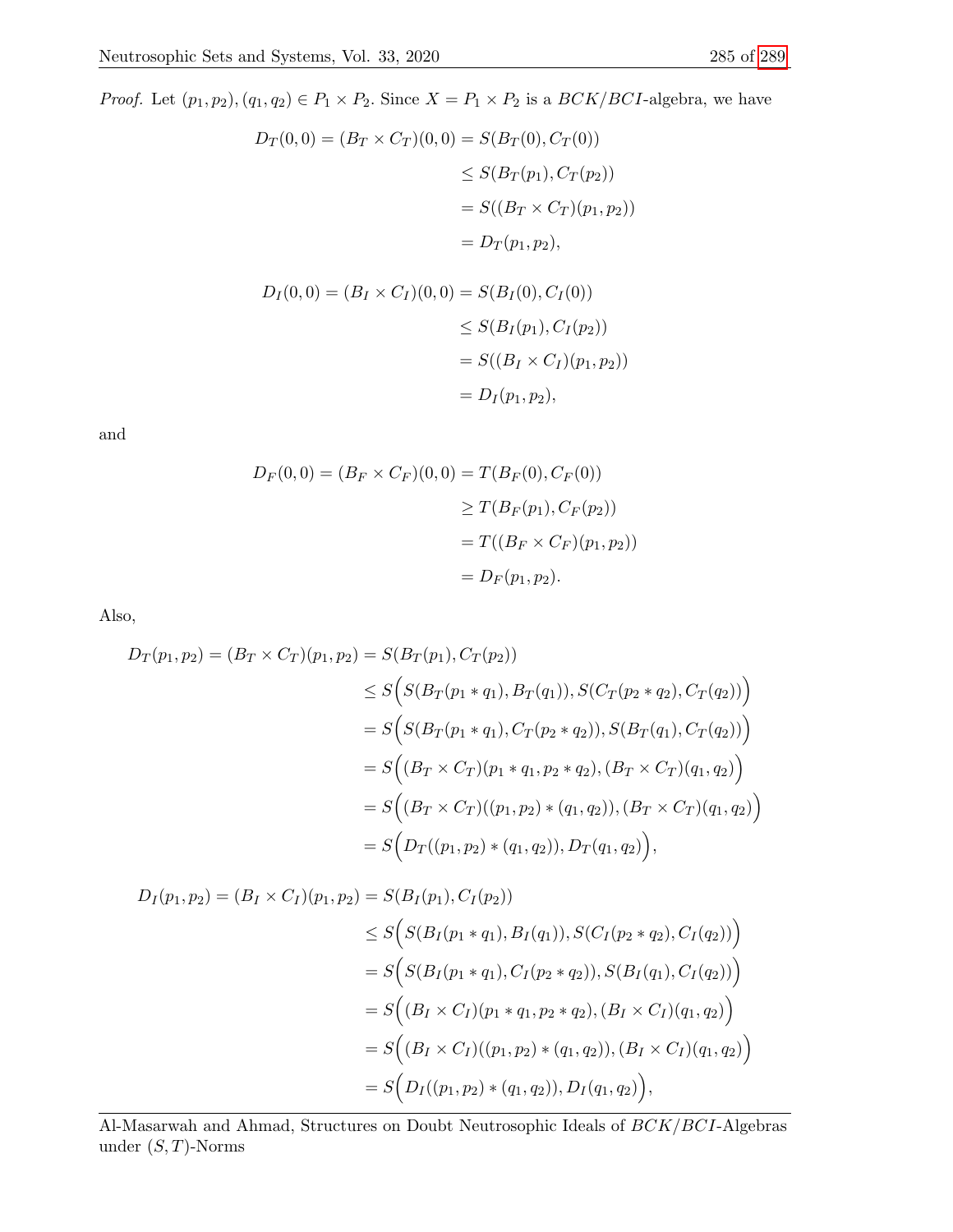and

$$
D_F(p_1, p_2) = (B_F \times C_F)(p_1, p_2) = T(B_F(p_1), C_F(p_2))
$$
  
\n
$$
\geq T\Big( T(B_F(p_1 * q_1), B_F(q_1)), T(C_F(p_2 * q_2), C_F(q_2)) \Big)
$$
  
\n
$$
= T\Big( T(B_F(p_1 * q_1), C_F(p_2 * q_2)), T(B_F(q_1), C_F(q_2)) \Big)
$$
  
\n
$$
= T\Big( (B_F \times C_T)(p_1 * q_1, p_2 * q_2), (B_F \times C_F)(q_1, q_2) \Big)
$$
  
\n
$$
= T\Big( (B_F \times C_F)((p_1, p_2) * (q_1, q_2)), (B_F \times C_F)(q_1, q_2) \Big)
$$
  
\n
$$
= T\Big( D_F((p_1, p_2) * (q_1, q_2)), D_F(q_1, q_2) \Big).
$$

This completes the proof.  $\Box$ 

**Definition 4.3.** Let  $B = (B_T, B_I, B_F)$  and  $C = (C_T, C_I, C_F)$  be two neutrosophic sets of a  $BCK/BCI$ -algebra X. Then,  $(S,T)$ - product of B and C, written as  $[B.C]_{(S,T)}$ , are defined by

$$
[B.C]_{(S,T)} = ([B_T.C_T]_S, [B_I.C_I]_S, [B_F.C_F]_T),
$$

where

$$
[B_T.C_T]_S(p) = S(B_T(p), C_T(p)),
$$
  

$$
[B_I.C_I]_S(p) = S(B_I(p), C_I(p))
$$

and

$$
[B_F.C_F]_T(p) = T(B_F(p), C_F(p))
$$

for all  $p \in X$ .

**Theorem 4.4.** Let S and T be a t-conorm and s-norm, respectively. Let  $B = (B_T, B_I, B_F)$ and  $C = (C_T, C_I, C_F)$  be two  $(S, T)$ - normed doubt neutrosophic ideals of X. If  $S_1$  is a t-conorm which dominates S, i.e.,

$$
S_1(S(p,q), S(a,b)) \leq S(S_1(p,a), S_1(q,b))
$$

and  $T_1$  is a t-norm which dominates  $T$ , i.e.,

$$
T_1(T(p,q), T(a,b)) \geq T(T_1(p,a), T_1(q,b))
$$

for all  $p, q, a, b \in [0, 1]$ , then  $([B_T.C_T]_{S_1}, [B_I.C_I]_{S_1}, [B_F.C_F]_{T_1})$  is an  $(S, T)$ -normed doubt neutrosophic ideal of X.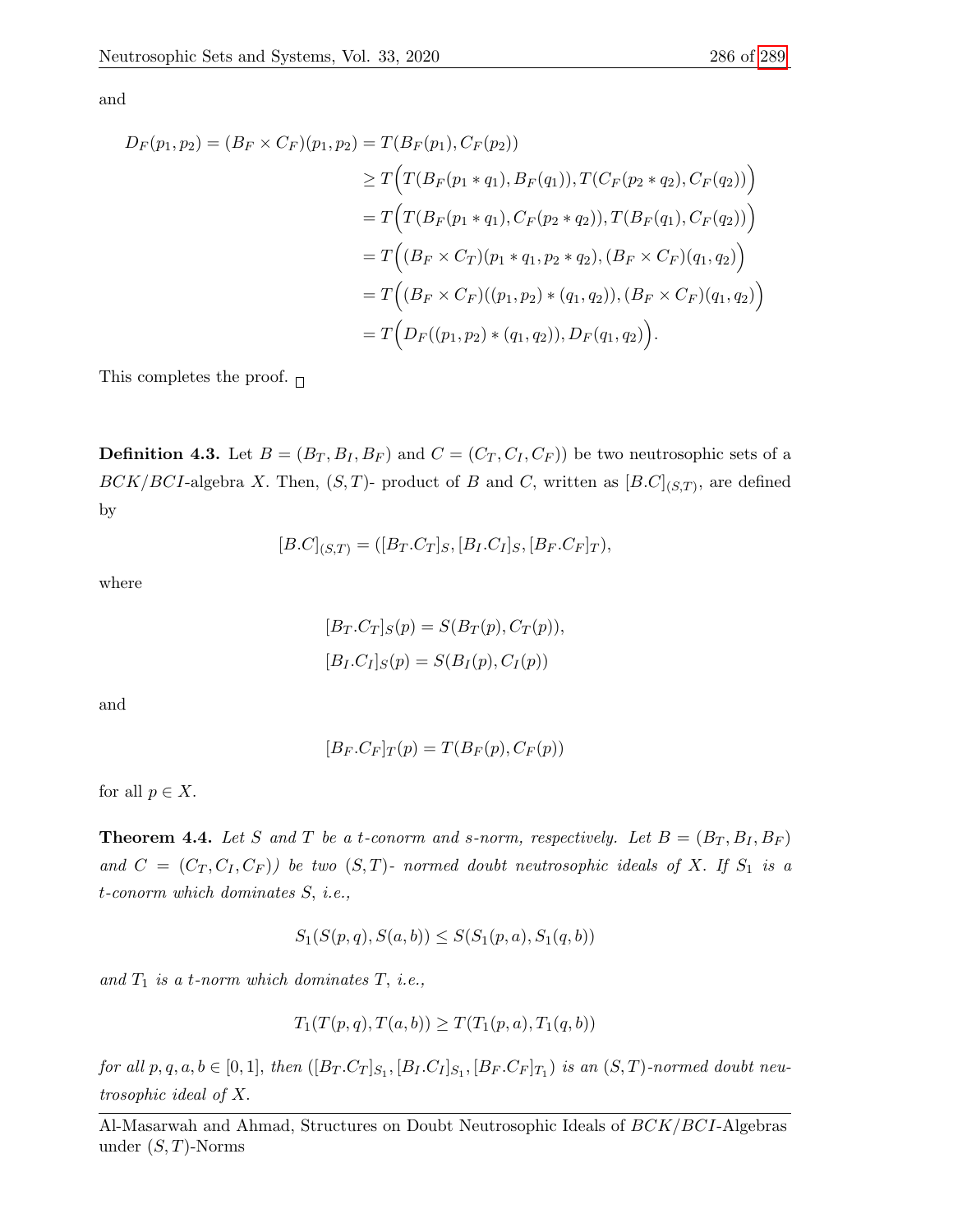$$
[B_T.C_T]_{S_1}(0) = S_1(B_T(0), C_T(0)) \leq S_1(B_T(p), C_T(p)) = [B_T.C_T]_{S_1}(p),
$$
  
\n
$$
[B_I.C_I]_{S_1}(0) = S_1(B_I(0), C_I(0)) \leq S_1(B_I(p), C_I(p)) = [B_I.C_I]_{S_1}(p),
$$
  
\n
$$
[B_F.C_F]_{T_1}(0) = T_1(B_F(0), C_F(0)) \geq T_1(B_F(p), C_F(p)) = [B_F.C_F]_{T_1}(p).
$$

Also, for all  $p, q \in X$ , we have

$$
[B_T.C_T]_{S_1}(p) = S_1(B_T(p), C_T(p))
$$
  
\n
$$
\leq S_1(S(B_T(p * q), B_T(q)), S(B_T(p * q), B_T(q)))
$$
  
\n
$$
\leq S(S_1(B_T(p * q), B_T(p * q)), S_1(B_T(q), B_T(q)))
$$
  
\n
$$
= S([B_T.C_T]_{S_1}(p * q), [B_T.C_T]_{S_1}(q)),
$$

$$
[B_I.C_I]_{S_1}(p) = S_1(B_I(p), C_I(p))
$$
  
\n
$$
\leq S_1(S(B_I(p * q), B_I(q)), S(B_I(p * q), B_I(q)))
$$
  
\n
$$
\leq S(S_1(B_I(p * q), B_I(p * q)), S_1(B_I(q), B_I(q)))
$$
  
\n
$$
= S([B_I.C_I]_{S_1}(p * q), [B_I.C_I]_{S_1}(q)),
$$

and

$$
[B_F.C_F]_{T_1}(p) = T_1(B_F(p), C_F(p))
$$
  
\n
$$
\geq T_1(T(B_F(p * q), B_F(q)), T(B_T(p * q), B_F(q)))
$$
  
\n
$$
\geq T\Big(T_1(B_F(p * q), B_F(p * q)), T_1(B_F(q), B_F(q))\Big)
$$
  
\n
$$
= T\Big([B_F.C_F]_{T_1}(p * q), [B_F.C_F]_{T_1}(q)\Big).
$$

This completes the proof.  $\Box$ 

### <span id="page-12-0"></span>5. Conclusions

In this paper, we have introduced the notions of  $(S, T)$ - normed doubt neutrosophic subalgebras and ideals of  $BCK/BCI$ -algebras and described the characteristic properties. Then, we have considered images and preimages of  $(S, T)$ - normed doubt neutrosophic ideals under homomorphism. Moreover, we have discussed the direct product and  $(S, T)$ - product of  $(S, T)$ normed doubt neutrosophic ideals of  $BCK/BCI$ -algebras. We aim to extend our notions to

- (1)  $(S, T)$  normed doubt generalized neutrosophic positive implicative ideals of BCKalgebras.
- $(2)$   $(S, T)$  normed doubt generalized neutrosophic ideals of  $BCK/BCI$ -algebras.

Al-Masarwah and Ahmad, Structures on Doubt Neutrosophic Ideals of BCK/BCI-Algebras under  $(S, T)$ -Norms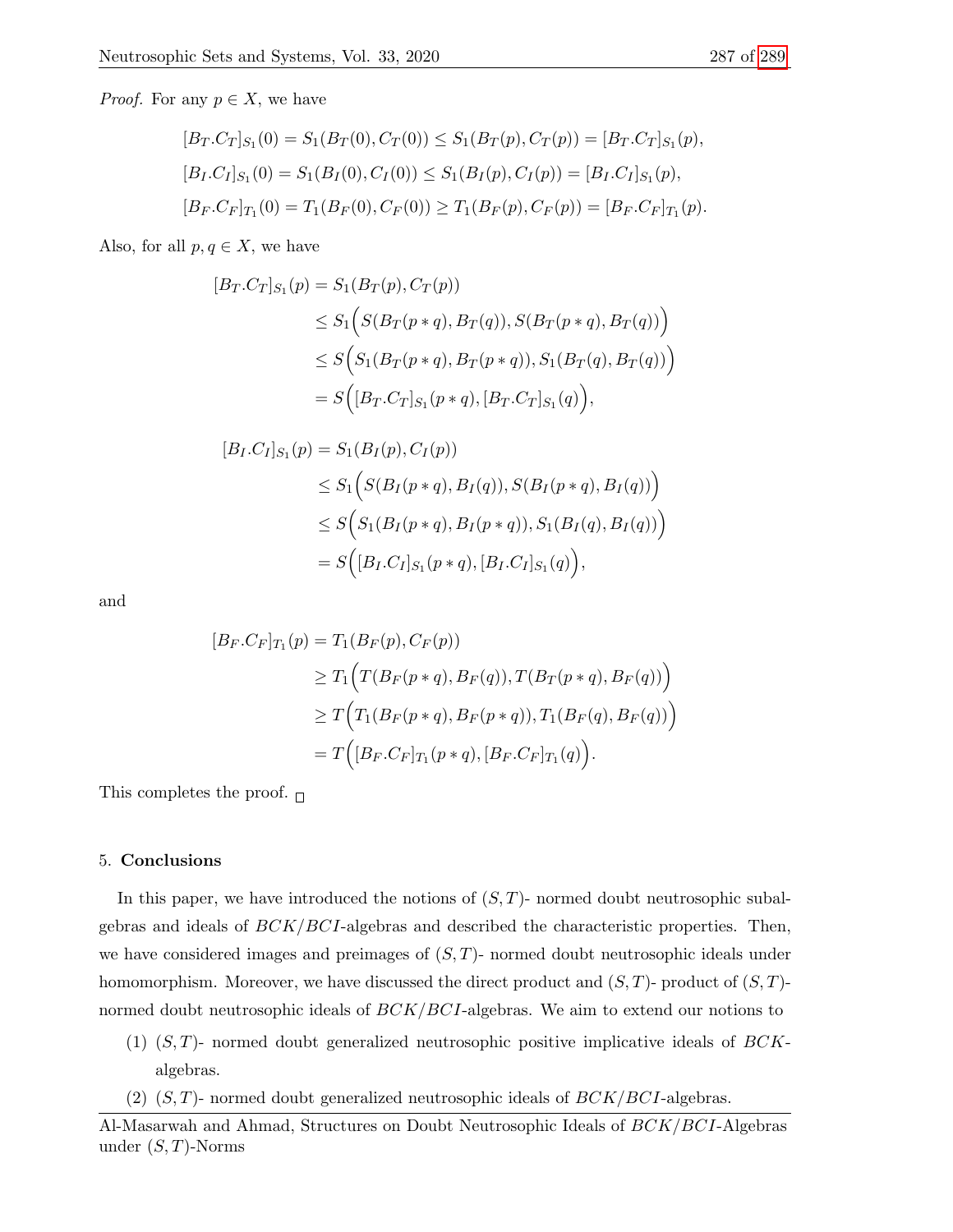(3)  $(S, T)$ - normed doubt cubic neutrosophic ideals of  $BCK/BCI$ -algebras.

Acknowledgment: We are indebted to Universiti Kebangsaan Malaysia for providing support and facilities for this research. Also, we are indebted to Zarqa University, since this paper is an extended paper of a short paper published in the 6th International Arab Conference on Mathematics and Computations (IACMC 2019), special session of Neutrosophic Set and Logic, organized by F. Smarandache and S. Alkhazaleh, Zarqa University, Jordan.

#### References

- <span id="page-13-0"></span>1. Y. Imai, and K. Iséki, On axiom systems of propositional calculi, Proc. Jpn. Acad. 42(1966), 19–21.
- <span id="page-13-1"></span>2. K. Iséki, An algebra related with a propositional calculus, Proc. Jpn. Acad. 42(1966), 26–29.
- <span id="page-13-2"></span>3. L.A. Zadeh, Fuzzy Sets, Information and Control, 8 (1965), 338–353.
- <span id="page-13-3"></span>4. O.G. Xi, Fuzzy BCK-algebras, Math. Japon. 24(1991), 935–942.
- <span id="page-13-4"></span>5. K. T. Atanassov, Intuitionistic fuzzy sets, Fuzzy Sets and Systems, 20 (1986), 87–96.
- <span id="page-13-5"></span>6. Y. B. Jun, and K. H. Kim, Intuitionistic fuzzy ideals of BCK-algebras, Internat. J. Math. & Math. Sci. 24(2000), 839849.
- <span id="page-13-6"></span>7. Y. B. Jun, Doubt fuzzy BCK/BCI-algebras, Soochow J. Math. 20(1994), 351–358.
- <span id="page-13-7"></span>8. T. Bej and M. Pal, Doubt intuitionistic fuzzy ideals in BCK/BCI-algebras, International Journal of Fuzzy Logic Systems, 5(1) (2015).
- <span id="page-13-8"></span>9. A. Al-Masarwah and A.G. Ahmad, Doubt bipolar fuzzy subalgebras and ideals in BCK/BCI-algebras, J. Math. Anal. 9(2018), 9–27.
- <span id="page-13-9"></span>10. A. Al-Masarwah and A.G. Ahmad, On some properties of doubt bipolar fuzzy H-ideals in BCK/BCIalgebras, Eur. J. Pure Appl. Math. 11(2018), 652–670.
- 11. A. Al-Masarwah and A.G. Ahmad, Novel concepts of doubt bipolar fuzzy H-ideals of BCK/BCI-algebras, Int. J. Innov. Comput., Inf. Control, 14(2018), 2025–2041.
- 12. A. Al-Masarwah, and A.G. Ahmad, m-polar fuzzy ideals of BCK/BCI-algebras, J. King Saud Univ.-Sci. 31(4)(2019), 1220-1226.
- 13. A. Al-Masarwah, and A.G. Ahmad, m-Polar  $(\alpha, \beta)$ -fuzzy ideals in BCK/BCI-algebras, Symmetry, 11(2019), 44.
- <span id="page-13-10"></span>14. J. Zhan and Z. Tan, Doubt fuzzy BCI-algebras, Int. J. Math. Math. Sci. 30(2002), 49–56.
- <span id="page-13-11"></span>15. B. Schweizer and A. Sklar, Statistical metric spaces, Pacific J. Math. 10(1960), 314–334.
- <span id="page-13-12"></span>16. E.P. Klement, R. Mesiar and E. Pap, Triangular norms, Kluwer Acad. Publishers, Dordrecht, (2000).
- <span id="page-13-13"></span>17. T. Senapati, M. Bhowmik and M. Pal, Triangular norm based fuzzy BG-algebras, Afr. Mat. 27(2016), 187-199.
- <span id="page-13-14"></span>18. K. H. Kim, intuitionistic  $(T, S)$ -normed fuzzy subalgebras of BCK-algebras, J. of the chungcheong mathematical society, 20(3) (2007), 279–286.
- <span id="page-13-15"></span>19. S. Kutukcu and A. Tuna, Anti implicative IF-ideals in BCK/BCI-algebras, J. Computational Analysis and Applications, 25(2)(2018), 270–282.
- <span id="page-13-16"></span>20. F. Smarandache, Unifying field in logics: neutrosophic logic. Neutrosophy, Neutrosophic set, nutrosophic probability; American Reserch Press: Rehoboth, NM, USA, (1999).
- <span id="page-13-17"></span>21. F. Smarandache, Neutrosophic set-a generalization of the intuitionistic fuzzy set. Int. J. Pure Appl. Math. 24(2005), 287-297.
- <span id="page-13-18"></span>22. M. Abu Qamar and N. Hassan, An approach toward a Q-neutrosophic soft set and its application in decision making, Symmetry, 11(2019), 139.